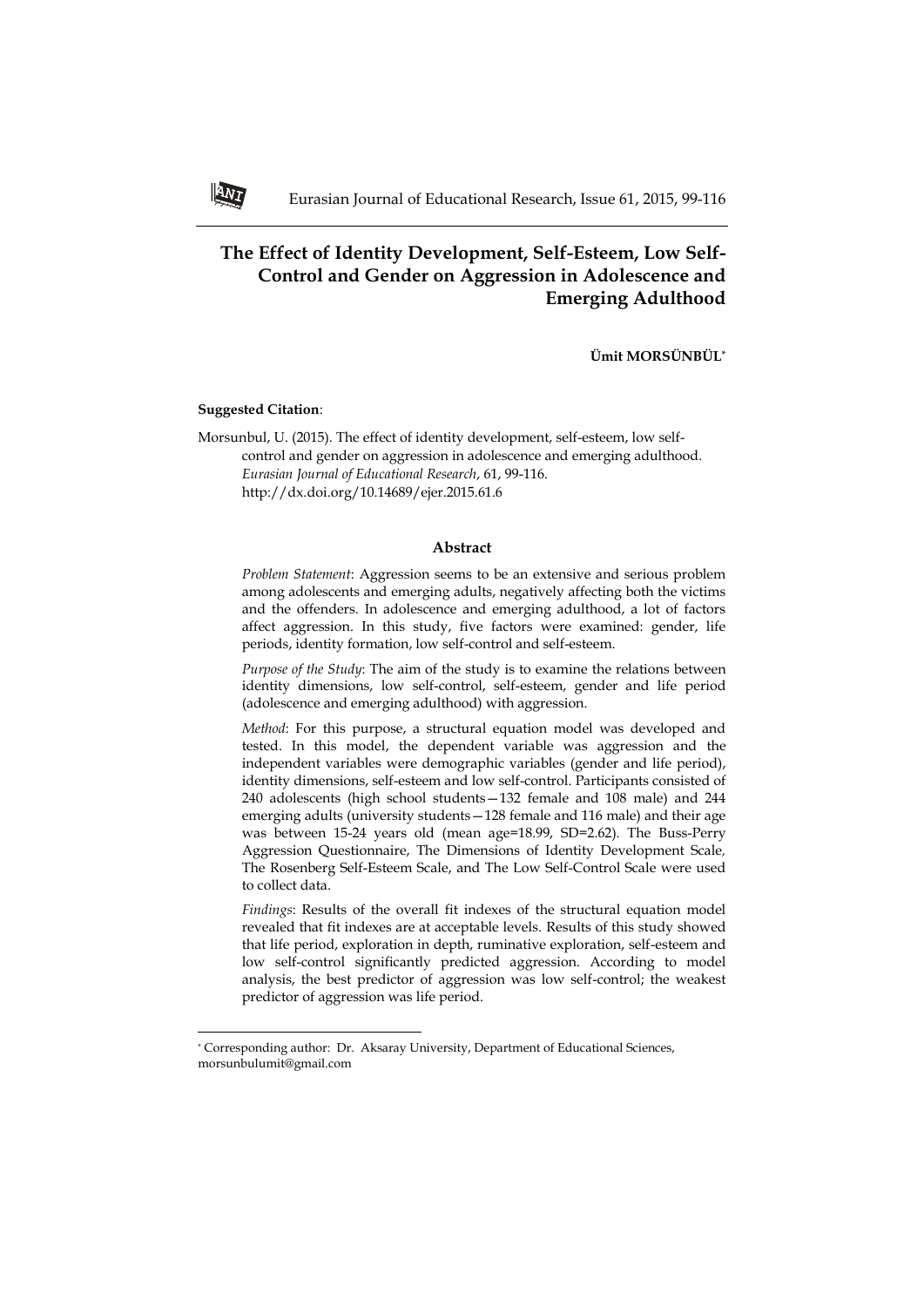*Conclusion and Recommendations*: The present study provides important results. The first result is that aggression level changes according to life period. The second is that low self-control, self-esteem and some identity dimensions are crucial factors for aggression in adolescence and emerging adulthood. The results of the study provide several important explanations for counselors and educators. In order to reduce aggression, counselors, educators and mental health practitioners should consider identity, selfesteem and self-control. When counselors and educators prepare school-based intervention programs, they should consider the important predictors of aggression.

*Keywords*: Problem behavior, adolescent, emerging adulthood

### **Introduction**

Aggression seems to be an extensive and serious problem among adolescents and emerging adults, and it negatively affects both the victims and the offenders (Arnett, 2000; Stein, Apter, Ratzoni, Har-Even & Avidan, 1998). Aggression has been defined through different perspectives; however, the most accepted definition is a behavior aimed at damaging others (Kassinove & Sukhodolsky, 1995). Aggression may be in different forms: physical aggression (to damage others physically), verbal aggression (to damage others verbally), anger (affective state of aggression), and finally, hostility (cognitive dimension of aggression) (Fives, Kong, Fuller & DiGiuseppe, 2011).

In adolescence and emerging adulthood, a lot of factors (i.e., gender roles, cultural norms, type of school, parental behavior, and conflict resolution skills) affect aggression. In this study, five factors were examined: gender, life periods, identity formation, low self-control and self-esteem. The basic constructions on adolescence and emerging adulthood appear around identity development (Arnett, 2000; Erikson, 1968). For adolescents and emerging adults, identity development seems to be the most important developmental issue. Marcia's *Identity Status Model* is based on Erikson's Psychosocial Developmental Theory (1968), and the basic concepts of this model have been used in many researches. Marcia (1966) proposed four identity statuses based on exploration and commitment processes. They are achievement, foreclosure, moratorium and diffusion identity statuses. Although the identity status model has been used frequently, it has been criticized (Cote & Levine, 1988; van Hoof, 1999) in some ways. The major criticism is that the identity status model focuses on results of identity development. Recently, some new models have been proposed to focus more on processes of identity development than outcomes of identity development. Luyckx and colleagues (Luyckx et al., 2008a; Luyckx, Schwartz, Goossens & Pollock, 2008b; Luyckx, Schwartz, Goossens & Soenens, 2008c) proposed the *Five-Dimensional Model of Identity Formation Model.* This model has two main arguments. The first is that the exploration process may not be usually adaptive and the second is that the process of identity development should be investigated to evaluate identity formation. In this model, different types of exploration and commitment processes were defined. Respectively, c*ommitment making* shows the degree to which individuals have made decisions about alternatives related to identity. *Identification with commitment* shows the degree to which individuals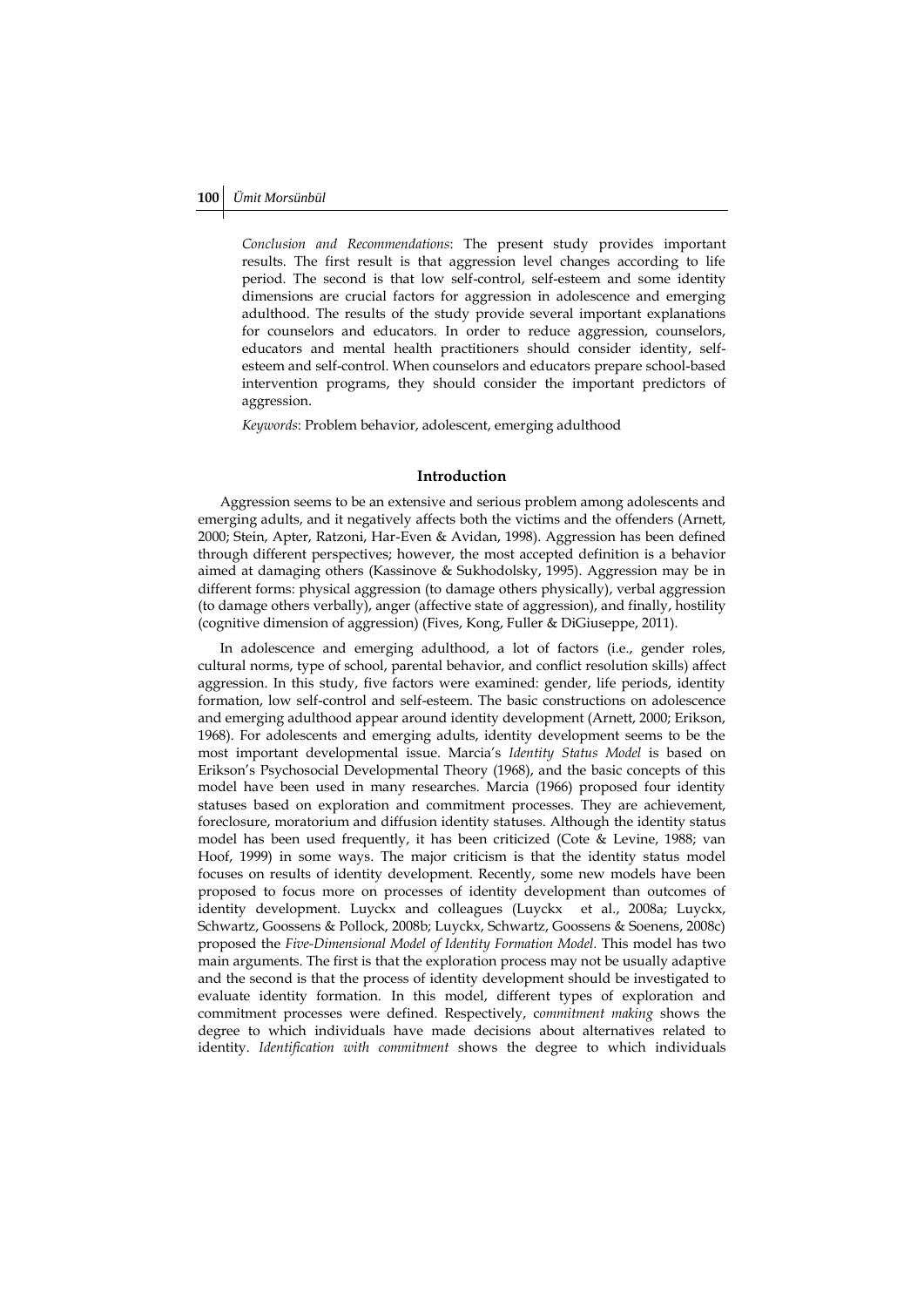identify themselves with existing choices. *Exploration in breadth* shows the degree to which individuals search for alternatives about identity. *Exploration in depth* shows the degree to which individuals reevaluate their available commitments, and, finally, *ruminative exploration* shows that individuals permanently search different alternatives but the searching process isn't concluded with commitment making. That is, individuals become ''stuck'' in the exploration process. Studies have demonstrated (Author, 2013; Crocetti, Schwartz, Fermani & Meuss, 2010; Luyckx et al., 2008a; Schwartz et al., 2011) that ruminative exploration was positively related to both aggression and risk behaviors, but two commitment dimensions were negatively related to aggression and risk behaviors.

The low self-control theory proposed by Gottfredson and Hirschi (1990) has been used in a lot of studies to explain crime and aggression. Low self-control is defined as behaving impulsively, enjoying risk taking, preferring physical activities to mental activities and being self-centered (Gottfredson & Hirschi, 1990; Ozdemir, Vazsonyi & Cok, 2013). Studies have demonstrated (Britt & Gottfredson, 2003; Hay, 2001; Ozdemir et al, 2013; Vazsonyi & Belliston, 2007) that low self-control is an important predictor of crime, deviance and aggression. Gottfredson and Hirschi (1990) proposed that experiences in early childhood determine a child's self-control and this is relatively transferred to later life periods. According to Gottfredson and Hirschi (1990), people who have low self-control are both impulsive and self-centered and they show more aggressive behaviors. Several factors (i.e., family structure, parenting behaviors) affect levels of self-control (Vazsonyi & Belliston, 2007). Research has demonstrated (Gibbs, Giever, & Higgins, 2003; Ozdemir et al, 2013; Vazsonyi & Belliston, 2007) that family processes and parental monitoring bring about low self-control.

Another factor that affects aggression is self-esteem. Self-esteem is generally defined as how the individuals feel about themselves (Rosenberg, 1965). Self-esteem is an important psychological variable because it affects many parts of an individual's life (Kernis, 2003). Research has demonstrated (Bayraktar, Sayil & Kumru, 2009; Donnellan, Trzesniewski, Robins, Moffitt & Caspi, 2005; Fergusson & Horwood, 2002; Lowenstein, 1989; Rosenberg, Schooler, & Schoenbach, 1989) that individuals with low self-esteem show higher externalizing problems such as delinquency, antisocial problems and aggression. According to Rosenberg (1965), individuals with low self-esteem have weak relations with society, and this gives rise to more delinquency and aggression. Individuals with low self-esteem are generally unhappy and dissatisfied with themselves (Kernis, 2003).

Gender may be an important factor that affects aggression. Although some studies (Duncan,1999; Moroschan, Hurd & Nicoladis, 2009) have shown that males display higher aggression behavior, other studies (Archer, 2004; Leenaars & Rinaldi, 2010; Osterman et al.,1994) failed to find gender differences in aggression. According to Buss and Perry (1992), gender differences in aggressive behavior differ in terms of sub dimensions of aggression. Gender differences increase in physical and verbal aggression and decrease in hostility and anger.

The last factor examined in the present study is life period. In the present study, both adolescence and emerging adulthood periods were investigated. According to Arnett (2000), identity formation is the main task during emerging adulthood, while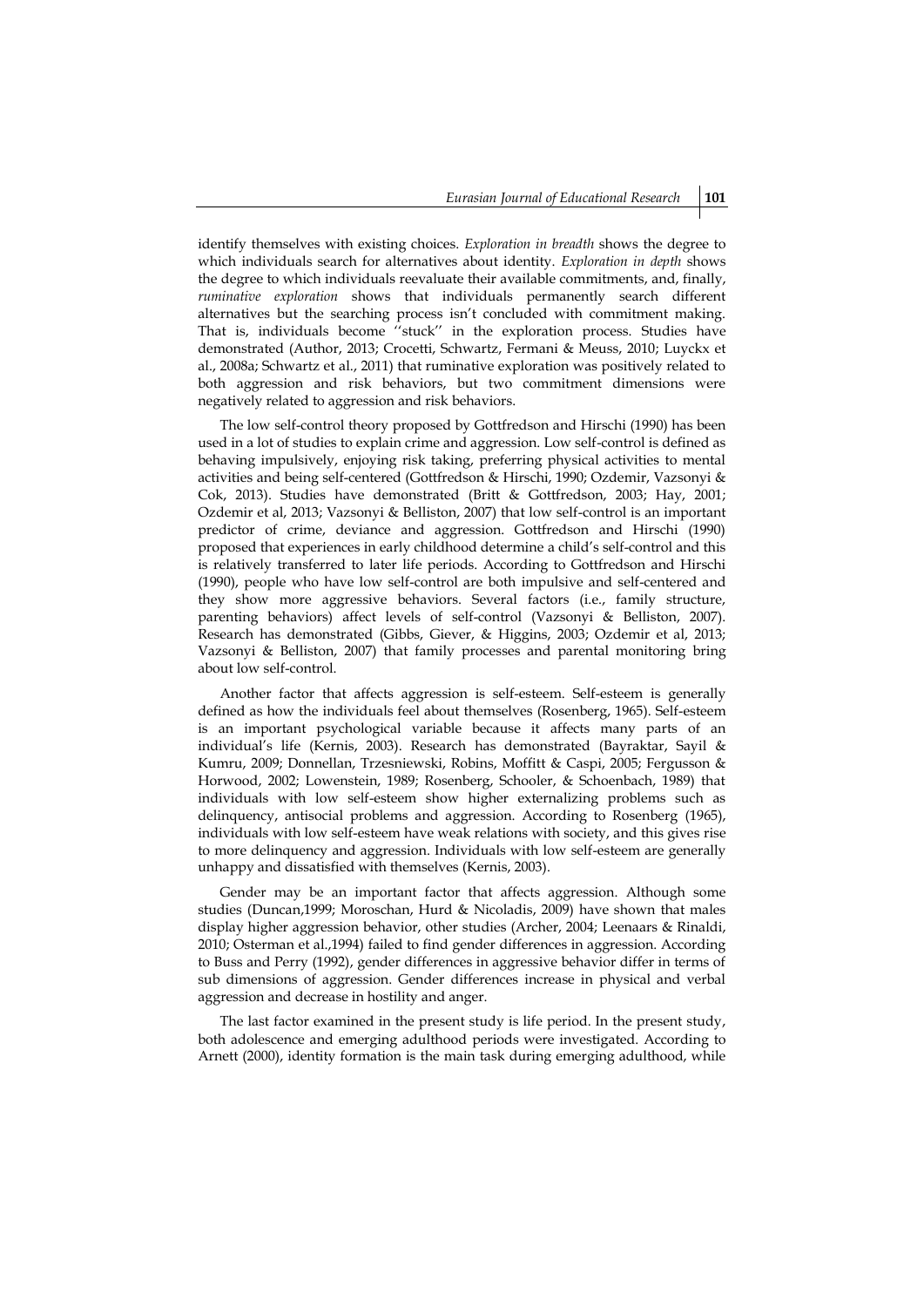Erikson (1968) proposed that adolescence is a crucial life stage for identity formation. In the emerging adulthood period, individuals try to explore their identity and may show more risky behavior than adolescents (Arnett, Ramos & Jensen, 2001; White & Jackson, 2005). On the other hand, aggressive behavior peaks in middle to late adolescence and declines in emerging adulthood (Xue, Zimmerman & Cunnighham, 2009).

Until now, aggression has been examined generally either only in adolescence or only in emerging adulthood. In the present study, aggression was investigated both in adolescence and emerging adulthood periods. Moreover, aggressive behavior was explored in terms of different variables (identity formation, low self-control, selfesteem, gender and life periods) in this study. Thus, this study will contribute to a better understanding of aggressive behavior in adolescence and emerging adulthood periods.

In light of the related literature, the aim of the study is to examine the relations of identity dimensions, low self-control, self-esteem, gender and life period (adolescence and emerging adulthood) with aggression. The hypothesis model of this study has been shown below: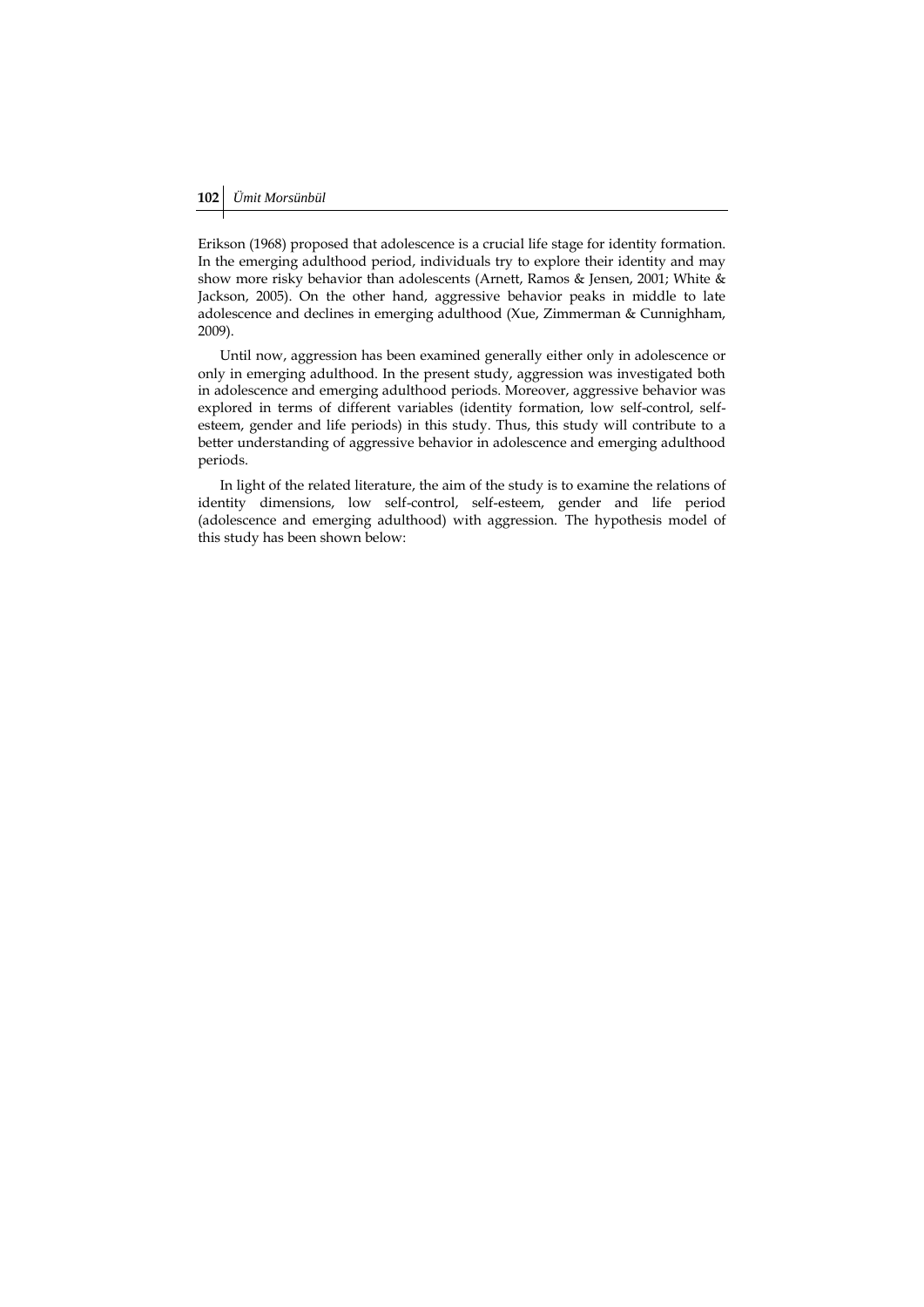

*Figure 1.* Hypothesis Model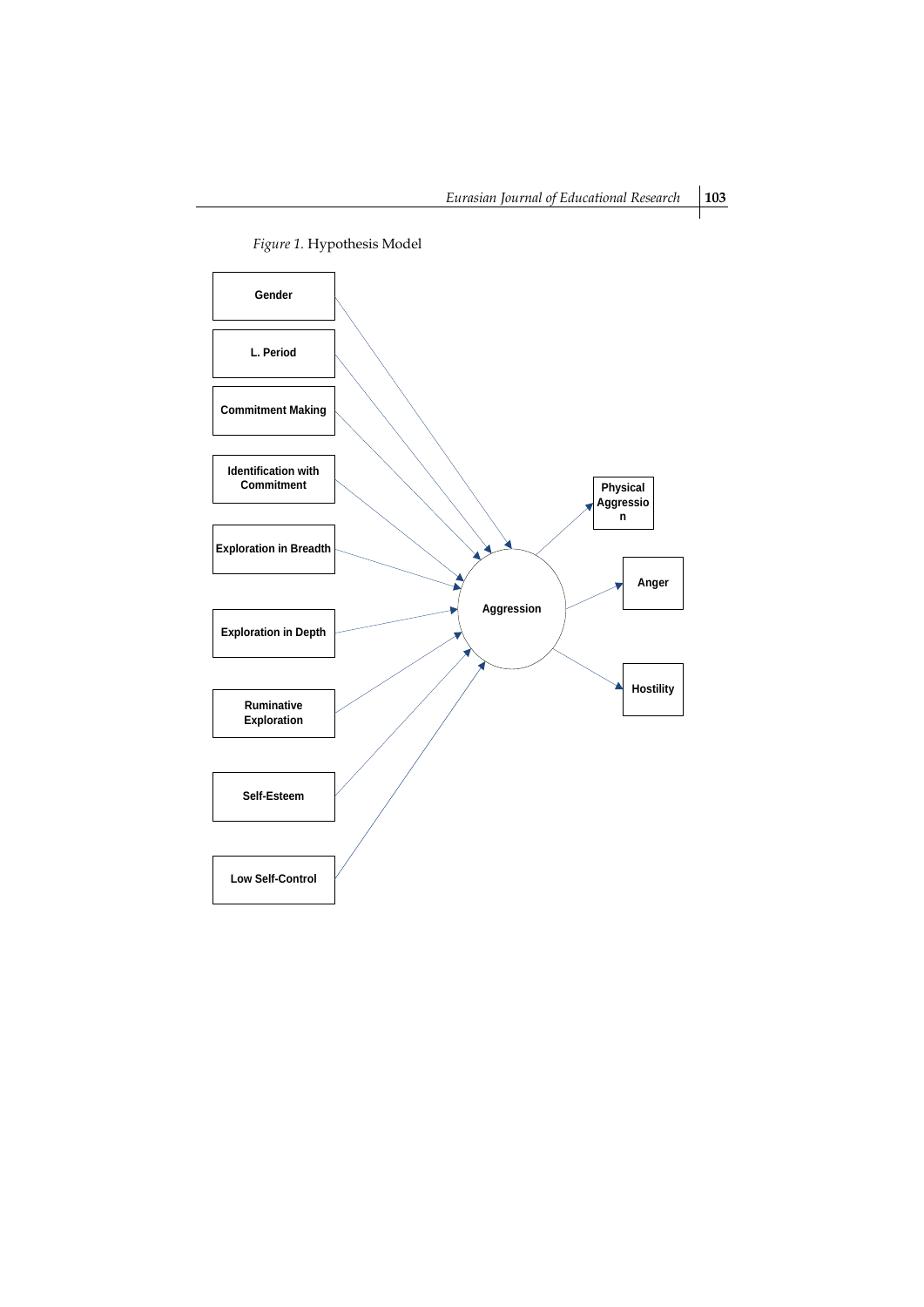In the present study, it was hypothesized that (1) being male would positively predict aggression, (2) being in the adolescence period would positively predict aggression, (3) commitment dimensions would negatively predict aggression, and exploration dimensions would positively predict aggression, (4) low self-control would positively predict aggression, and (5) self-esteem would negatively predict aggression.

### **Method**

#### *Research Design*

This cross-sectional study was designed to examine the contribution of identity dimensions, low self-control, self-esteem, gender and life period (adolescence and emerging adulthood) on aggression. For this purpose, a structural equation model was developed and tested. In this model, the dependent variable was aggression, and it was constructed as a latent variable. Indicators of latent variable were physical aggression, anger and hostility. Because Cronbach's alpha value of verbal aggression was low, it was not used in this study. Independent variables were demographic variables (gender and life period), identity dimensions, self-esteem and low selfcontrol.

### *Research Sample*

Data was collected from 484 (260 female and 224 male) students from several high schools in Aksaray and from the Faculty of Education at Aksaray University in the 2011-2012 academic years. Participants were selected through the purposive sampling procedure (Buyukozturk et al., 2008). Of the participants, 240 were adolescents (high school students, 132 female and 108 male) and 244 were emerging adults (university students, 128 female and 116 male) and their age was between 15- 24 years old (*M*age =18.99, *SD*age =2.62). Adolescents' age was between 15-18 years old ( $M_{\text{age}}$  =16.63, *SD*<sub>age</sub> =.79). Emerging adults' age was between 19-24 years old ( $M_{\text{age}}$ =21.31, *SD*age =1.45). University students were defined as emerging adults based on results of previous studies (Atak & Cok, 2007; Atak & Cok, 2008; Morsunbul, 2013). The results of this study indicated that university students can be seen as emerging adults in Turkey.

# *Research Instrument and Procedure*

Demographics. In order to obtain information on demographic features of the participants, a personal data form was used.

Aggression. The *Buss-Perry Aggression Questionnaire (BAQ)* (developed by Buss and Perry (1992) and adapted to Turkish by Madran (2013)) was used to determine aggression. This scale has 29 items and four subscales: physical aggression, verbal aggression, anger and hostility. Each item is rated on a 5-point Likert scale that ranges from 1 (*strongly disagree*) to 5 (*strongly agree*). Higher scores on the scale items demonstrate higher levels of aggression. The Cronbach's alpha values were total aggression .85, verbal aggression .48, physical aggression .78, anger .76, and hostility .71 in the study of adaptation. According to the data of the study, Cronbach's alpha values were total aggression .76, verbal aggression .46, physical aggression .76, anger .74, and hostility .72. Because Cronbach's alpha value of verbal aggression was low, it was not used in this study.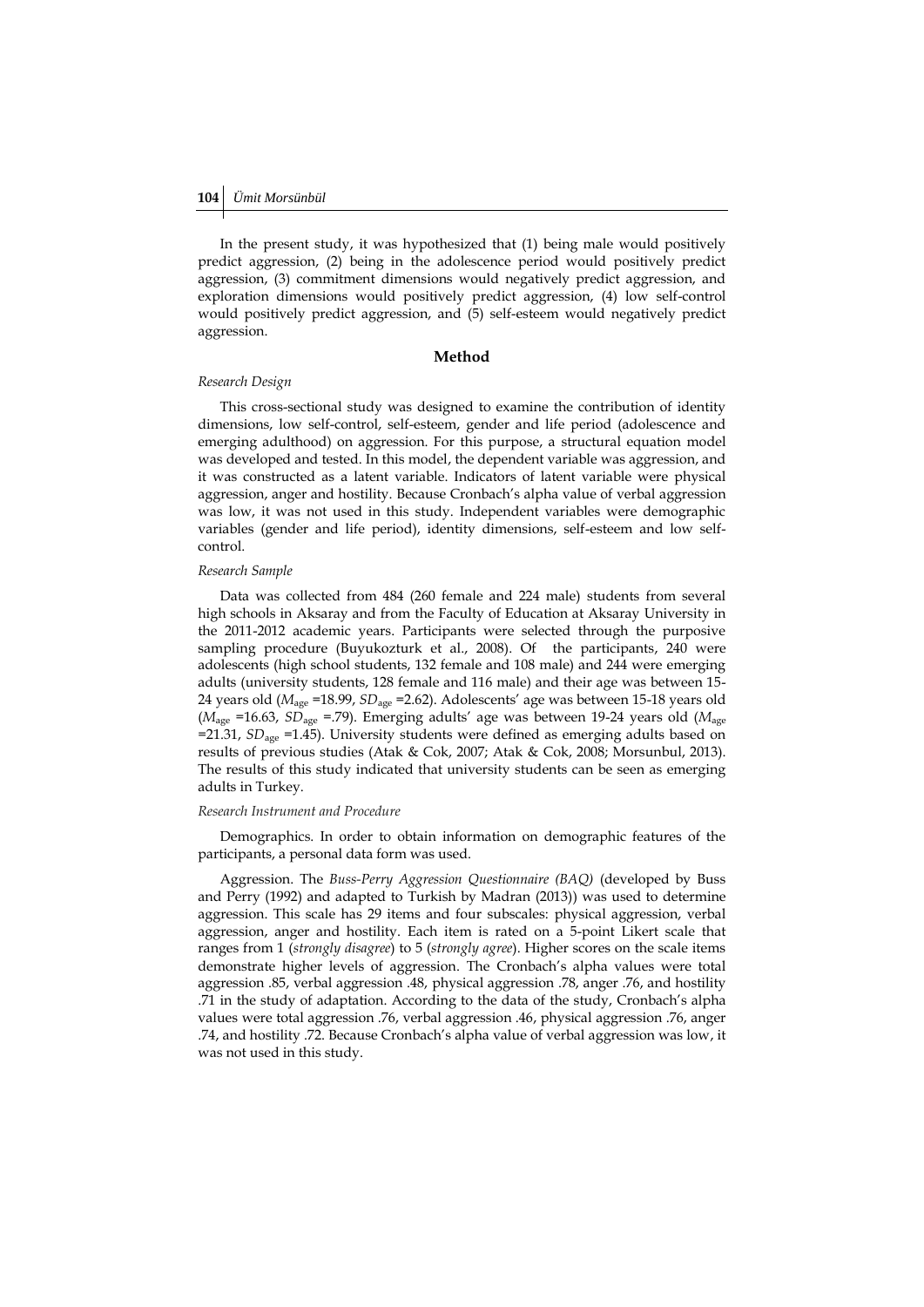Identity dimensions. The *Dimensions of Identity Development Scale (DIDS)*  (developed by Luyckx et al. (2008a) and adapted to Turkish by Morsunbul and Cok (2014)), was used to determine identity dimensions. This scale has 25 items and five subscales: commitment making, identification with commitment, exploration in breadth, exploration in depth and ruminative exploration. Each item is rated on a 5 point Likert scale that ranges from 1 (*strongly disagree*) to 5 (*strongly agree*). The Cronbach's alpha values were commitment making .88, identification with commitment .87, exploration in breadth .84, exploration in depth .78, and ruminative exploration .79. According to data of the study, Cronbach's alpha values were commitment making .87, identification with commitment .84, exploration in breadth .84, exploration in depth.75, and ruminative exploration .80.

Self-esteem. The *Rosenberg Self-Esteem Scale (RSES)* (developed by Rosenberg (1965) and adapted to Turkish by Cuhadaroğlu (1986)) was used to determine selfesteem. This scale has 10 items and each item was rated on a 4-point Likert scale that ranges from 1 (*strongly disagree*) to 4 (*strongly agree*). Higher scores on the scale items demonstrate higher levels of self-esteem. Cuhadaroglu (1986) reported test-retest reliability coefficients of .71 during a 4-week period on the Turkish version. According to data of the study, Cronbach's alpha value is .73.

Low self-control. The *Low Self-Control Scale (LSCS)* (developed by Grasmick, Tittle, Bursik & Arneklev. (1993) and adapted to Turkish by Ozdemir et al. (2013)) was used to determine low self-control. This scale has 24 items and each item is rated on a 5-point Likert scale that ranges from 1 (*strongly disagree*) to 5 (*strongly agree*). Higher scores on the scale items demonstrate higher levels of low self-control. Cronbach's alpha value is .83 in the study of adaptation. According to data of the study, Cronbach's alpha value is .82.

Data were collected voluntarily from students during class time. The aim of the study was explained to the students before the application of the instruments. The completion of the scales took approximately 40 minutes.

#### *Data Analysis*

In order to analyze participants' demographic features, descriptive statistics were used. Structural equation modeling (SEM) was used to examine the contribution of identity dimensions, low self-control, self-esteem, gender and life period (adolescence and emerging adulthood) on aggression. Prior to conducting a model analysis, the assumptions of the model (outlier, multicollinearity, relations between the variables, and sample size) were tested. Results indicated that the assumptions of the model were provided.

#### **Results**

In this section, first descriptive statistics then zero-order correlations among all variables and structural equation modeling results were given.

# *Descriptive Statistics.*

Table 1 presents means and standard deviations for all scales. Table 2 presents zero-order correlations among all variables. Consistent with expectations, commitment making ( $r = -0.15$ ,  $p < 0.01$ ), identification with commitment ( $r = -0.09$ ,  $p <$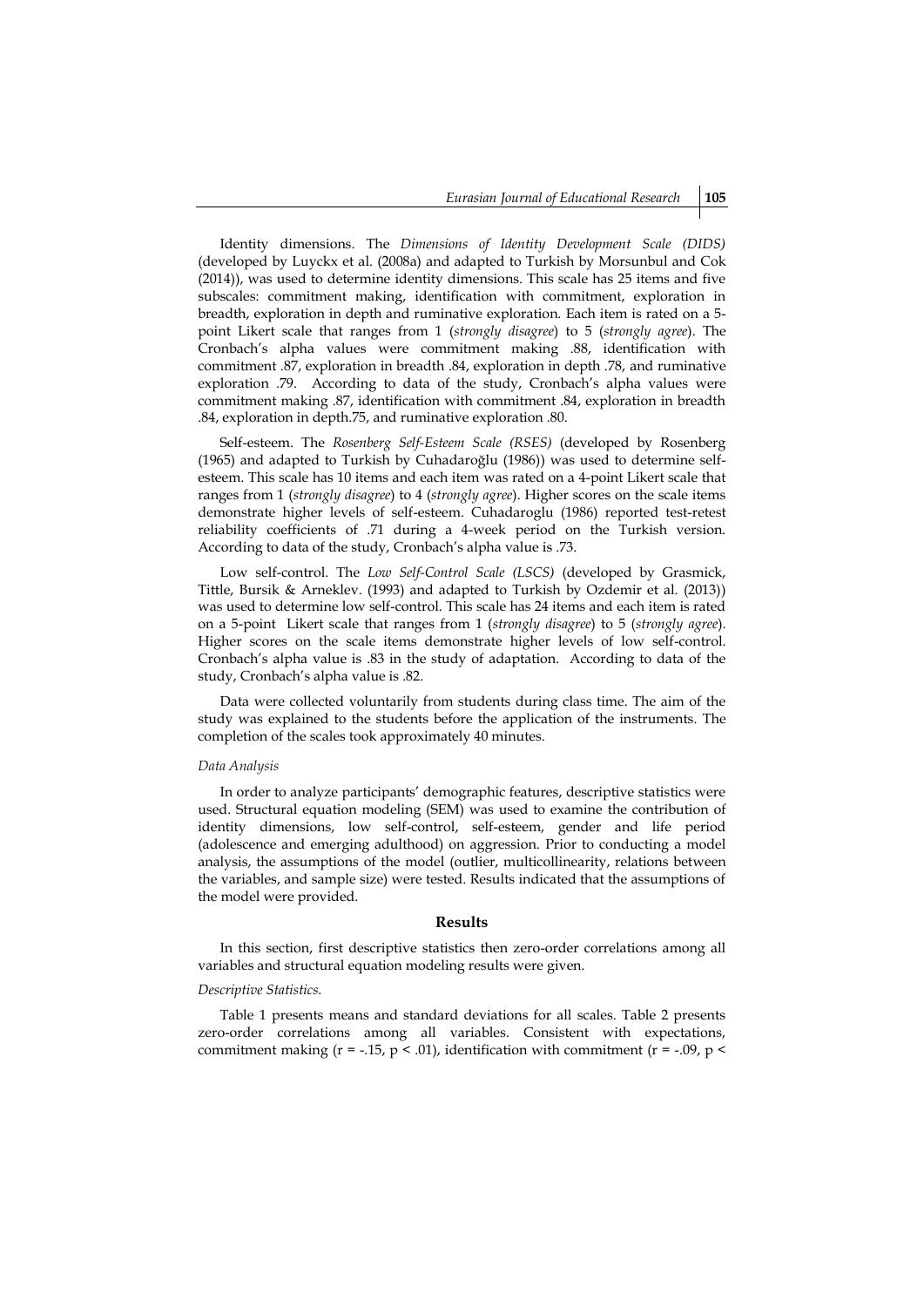.05) and self-esteem (r = -.28, p < .01) were negatively related to total aggression and ruminative exploration ( $r = .31$ ,  $p < .01$ ), exploration in depth ( $r = .14$ ,  $p < .01$ ) and low self-control ( $r = .53$ ,  $p < .01$ ) were positively related to total aggression. Inconsistent with expectations, exploration in breadth ( $r = .03$ ,  $p > .05$ ) wasn't related to total aggression.

# **Table 1**

*Descriptive Statistics*

|                                      | X     | Sd    |
|--------------------------------------|-------|-------|
| Total Aggression                     | 68.33 | 11.42 |
| Physical Aggression                  | 25.76 | 4.92  |
| Anger                                | 19.74 | 3.73  |
| Hostility                            | 22.83 | 4.49  |
| <b>Commitment Making</b>             | 18.95 | 3.72  |
| Identification<br>with<br>Commitment | 18.63 | 3.85  |
| Exploration in Breadth               | 18.66 | 3.99  |
| Exploration in Depth                 | 18.49 | 3.58  |
| Ruminative Exploration               | 15.05 | 4.69  |
| Self-Esteem                          | 20.11 | 4.68  |
| Low Self-Control                     | 68.20 | 12.56 |

# **Table 2**

| Zero-Order Correlations among the Variables |          |                |                              |          |          |                          |          |          |                          |        |                          |          |    |
|---------------------------------------------|----------|----------------|------------------------------|----------|----------|--------------------------|----------|----------|--------------------------|--------|--------------------------|----------|----|
|                                             | $\,1$    | $\overline{2}$ | 3                            | 4        | 5        | 6                        | 7        | 8        | 9                        | 10     | 11                       | 13       | 14 |
| 1Gen                                        | ٠        |                |                              |          |          |                          |          |          |                          |        |                          |          |    |
| 2L.Per                                      | $-.02$   | ٠              |                              |          |          |                          |          |          |                          |        |                          |          |    |
| 3TA                                         | .01      | $.18**$        | $\qquad \qquad \blacksquare$ |          |          |                          |          |          |                          |        |                          |          |    |
| 4PA                                         | $-.07$   | $.18**$        | $.85**$                      | ٠        |          |                          |          |          |                          |        |                          |          |    |
| 5AN                                         | $-.16**$ | $.22**$        | $.86**$                      | $.60**$  | ٠        |                          |          |          |                          |        |                          |          |    |
| 6HO                                         | .07      | .07            | $.87**$                      | $.58**$  | $.71**$  | $\overline{\phantom{a}}$ |          |          |                          |        |                          |          |    |
| 7CM                                         | $-.16**$ | $-.13**$       | $-.15**$                     | $-.09*$  | $-.12**$ | $-.19**$                 | ٠        |          |                          |        |                          |          |    |
| $8\mathrm{IC}$                              | $-.21**$ | $-.10*$        | $-.09*$                      | $-.08*$  | $-.11**$ | $-.14**$                 | $.73**$  |          |                          |        |                          |          |    |
| 9EB                                         | $-.13**$ | $-.21**$       | .03                          | .05      | $-02$    | .02                      | $.39**$  | $.51**$  | $\overline{\phantom{a}}$ |        |                          |          |    |
| 10ED                                        | $-.13**$ | $-.17**$       | $.14**$                      | $.11*$   | $.10*$   | $.14**$                  | $.37**$  | $.40**$  | $.64**$                  | ٠      |                          |          |    |
| 11RE                                        | $.11*$   | $.13**$        | $.31**$                      | $.19**$  | $.35***$ | $.27**$                  | $-.47**$ | $-.46**$ | $-.07$                   | $-.07$ | $\overline{\phantom{a}}$ |          |    |
| 12SE                                        | .04      | $.15**$        | $-.28**$                     | $-.23**$ | $-.27**$ | $-17**$                  | $.20**$  | $.23***$ | $.10*$                   | $-08$  | $-.39**$                 | ٠        |    |
| 13LSC                                       | .02      | $.23**$        | $.53**$                      | $.41**$  | $.51**$  | $.47**$                  | $-25**$  | $-.26**$ | $-.05$                   | .06    | $.43***$                 | $.35***$ |    |

 $*$  p<.05,  $*$  p<.01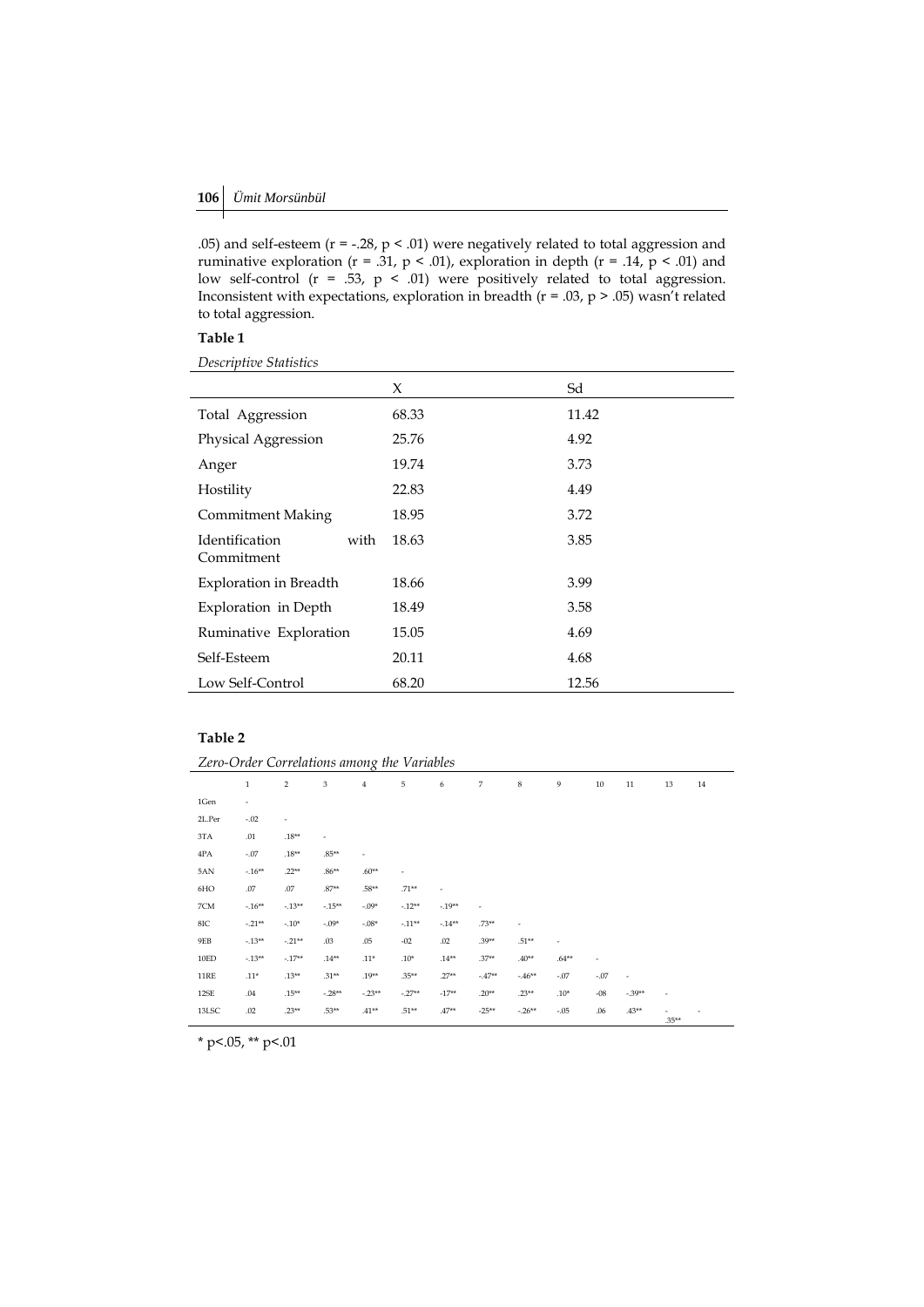Gen: Gender, L. Per: Life Period, TA: Total Aggression, PA: Physical Aggression, AN: Anger, HO: Hostility, CM: Commitment Making, IC: Identification with Commitment, EB: Exploration in Breadth, ED: Exploration in Depth, RE: Ruminative Exploration, SE: Self-Esteem, LSC: Low Self-Control

#### *Results of Structural Equation Model*

Table 3 presents overall fit indexes of the structural equation model. They revealed that fit indexes are at acceptable levels (Kline, 2005), (sd = 16,  $\chi$ 2 = 62.21 (p = 0.00), RMR=0.03, SRMR = 0.05, RMSEA = 0.054, GFI= 0.96, NFI = 0.91, CFI = 0.95, NNFI = 0.91). Overall fit indexes of the structural equation model are presented in Table 3.

### **Table 3**

*The Overall Fit Indexes Related to Post-Hoc Model Variances*

| The good fit index        | Value | Acceptable Levels |
|---------------------------|-------|-------------------|
| $\chi$ 2/sd * (62, 21/16) | 3.88  | $5$               |
| <b>RMSEA</b>              | 0.05  | < 0.08            |
| <b>NNFI</b>               | 0.91  | >0.90             |
| <b>CFI</b>                | 0.95  | >0.90             |
| <b>RMR</b>                | 0.03  | < 0.08            |
| <b>SRMR</b>               | 0.05  | < 0.08            |
| <b>NFI</b>                | 0.91  | >0.90             |
| <b>GFI</b>                | 0.96  | >0.90             |
|                           |       |                   |

 $*$  p<.01

The standardized coefficients for each parameter are presented in Figure 2. Figure 2 showed that relations between aggression and independent variables vary between .04 and .46. According to demographic variables, there isn't a significant relation between gender and aggression ( $\beta$  = -.07,  $t$  = -1.76,  $p$ > .05); however, there is a significant relation between life period and aggression (*β* = .11, *t* = 2.49, *p*< .05). These findings point out that adolescents showed higher aggression behavior than emerging adults.

Among the identity dimensions, there are significant relations between exploration in depth and aggression (*β* = .15, *t* = 2.69, *p*< .01) and between ruminative exploration and aggression ( $β = .22$ ,  $t = 3.74$ ,  $p < .01$ ). These findings showed that exploration in depth and ruminative exploration increased individuals' aggression level. Among the identity dimensions, commitment making  $(β = -0.08, t = -1.26, p > 0.08)$ .05), identification with commitment ( $\beta$  = -.09, *t* = -1.43,  $p$ > .05), and exploration in breadth (*β* = -.08, *t* = -.04, *p*> .05) didn't significantly predict aggression level.

In terms of self-esteem, there is a significant relation between self-esteem and aggression ( $β = -.19$ ,  $t = 3.21$ ,  $p < .01$ ). This finding points out that higher self-esteem level diminishes aggression level.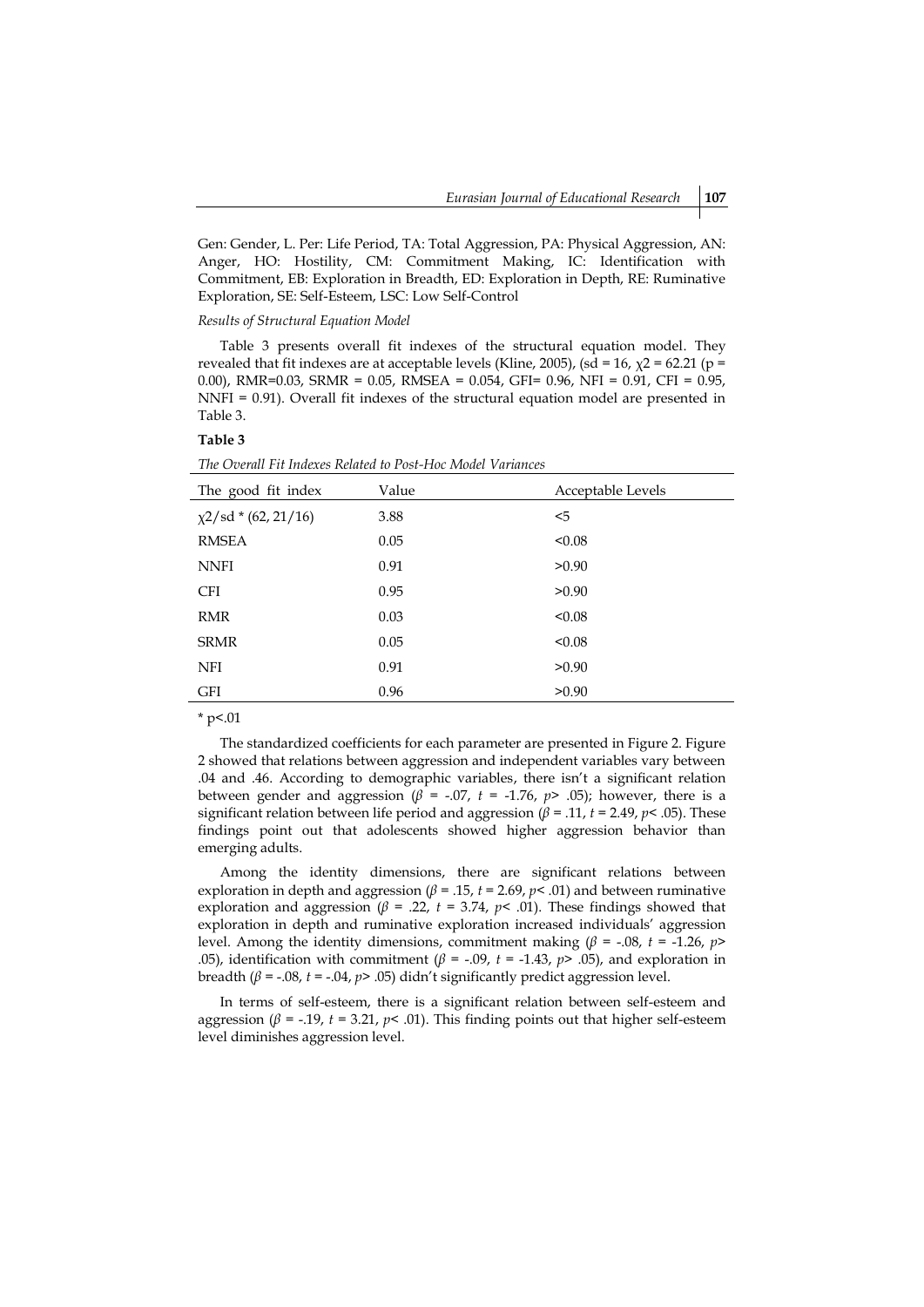In terms of low self-control, there is a significant relation between low self-control and aggression ( $\beta$  = .46,  $t$  = 8.83,  $p$  < .01). This finding points out that higher low selfcontrol level increases aggression level.



*Figure 2.* Final Model (Standardized Coefficients)

 $*$  p <.05,  $*$  p <.01

Gender: 0=Female, 1=Male

Life Period: 0 = Emerging Adulthood, 1 = Adolescence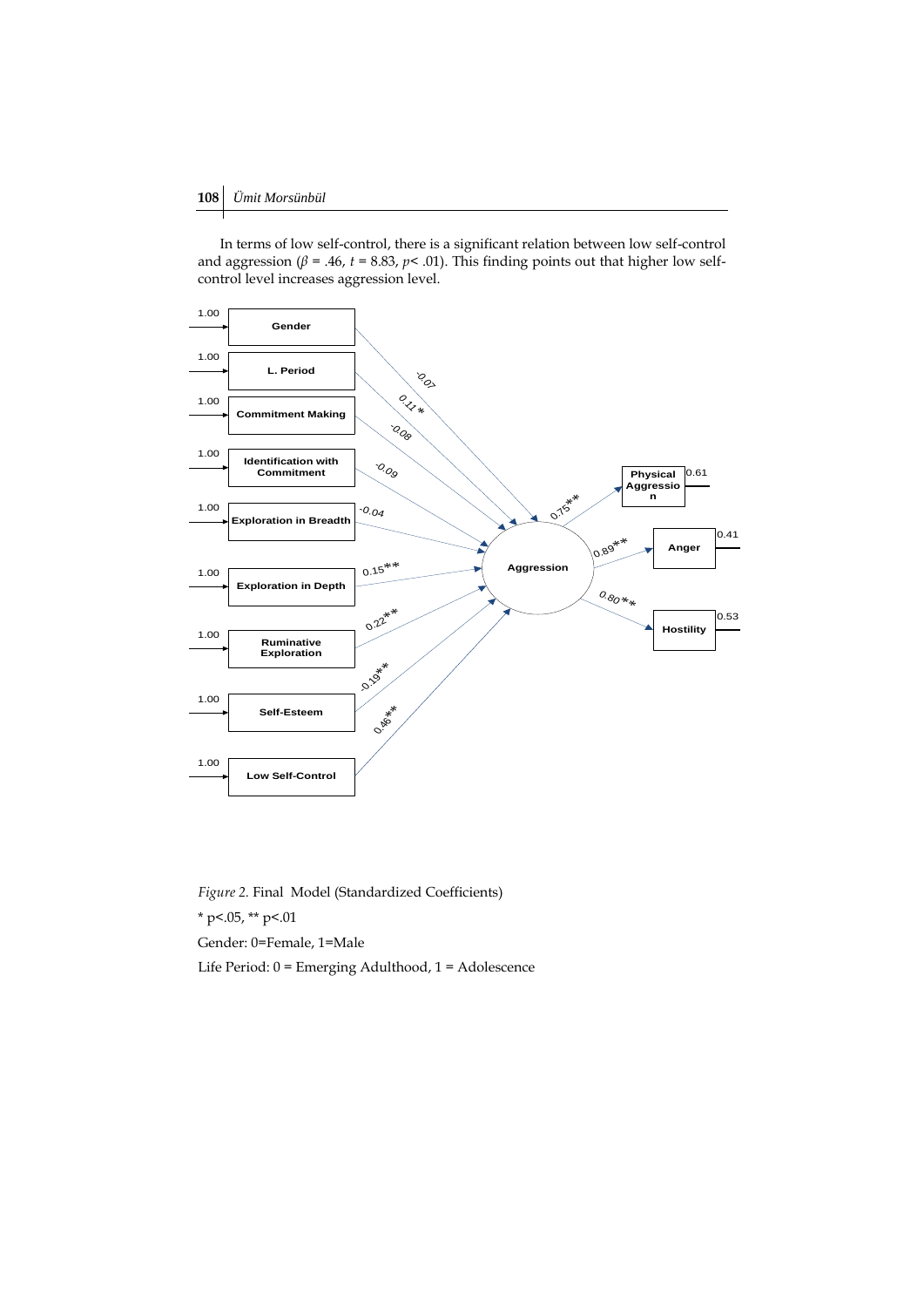### **Discussion and Conclusion**

The aim of the study is to examine the relations of identity dimensions, low selfcontrol, self-esteem, gender and life period (adolescence and emerging adulthood) with aggression. Results of this study showed that life period, exploration in depth, ruminative exploration, self-esteem and low self-control significantly predicted aggression. These results are consistent with results of prior studies (Bayraktar et al., 2009; Britt & Gottfredson, 2003; Crocetti et al., 2010; Donnellan, Trzesniewski, Robins, Moffitt & Caspi, 2005; Fergusson & Horwood, 2002; Hay, 2001; Luyckx, Goossens & Soenens, 2006a; Ozdemir et al, 2013; Rosenberg, Schooler, & Schoenbach, 1989; Schwartz et al., 2011; Vazsonyi & Belliston, 2007).

According to demographic variables, life period significantly predicted aggression; however, gender did not significantly predict aggression. For gender, there are different results in literature. Some studies (Duncan, 1999; Moroschan, Hurd & Nicoladis, 2009) have indicated that males display higher aggression behavior, while others (Owens, Daly & Slee, 2005) have shown that females display higher aggression. However, other studies (Leeanare & Rinaldi, 2010; Osterman et al., 1994) have shown that there is no difference between the genders in aggression behaviors. The results of this study on gender might be associated with how aggression was examined. In the present study, aggression scores were examined as a latent variable. Thus, sub dimensions of aggression were not examined separately. According to Buss and Perry (1992), gender differences appear particularly in sub dimensions of aggression (especially in physical aggression).

Life period is also an important factor for aggression. Results of this study have indicated that being in an adolescent period increases aggression. This result is consistent with a second hypothesis of this study. According to Xue, Zimmerman and Cunnighham (2009), aggressive behavior increases in middle to late adolescence and declines in emerging adulthood. Studies also have shown that physical aggression decreases but indirect aggression increases from childhood to adolescence (Barker, Tremblay, Nagin, Vitaro, & Lacourse, 2006; Campbell et al., 2010; Cote, Vaillancourt, Barker, Nagin & Tremblay, 2007; Underwood, Beron & Rosen, 2009; Vaillancourt, Miller, Fagbemi, Cote, & Tremblay, 2007). Arnett (2000) has proposed that during the period of emerging adulthood, emerging adults try to explore their identity. In this process, they engage in different kinds of actions such as substance use and other risky behaviors. Studies have shown (Arnett, Ramos & Jensen, 2001; Morsunbul, 2013; Bukobza, 2009; Uludagli & Sayil, 2009; White & Jackson, 2005) that emerging adults display higher risk taking behavior than adolescents. This study has found that adolescents show higher aggression than emerging adults. Although risk taking and aggression are negative behaviors, they are different variables. Aggression implies any behavior aimed at damaging others, while risk taking is aimed at one's self (Uludagli & Sayil, 2009). Consequently, it may be said that aggressive behavior decreases while risk taking increases from adolescence to emerging adulthood.

Identity formation is an important developmental task for both adolescents and emerging adults (Arnett, 2000; Erikson, 1968). According to the results of this study, exploration in depth and ruminative exploration are crucial factors for aggression; both exploration processes increase individuals' aggression levels. In exploration in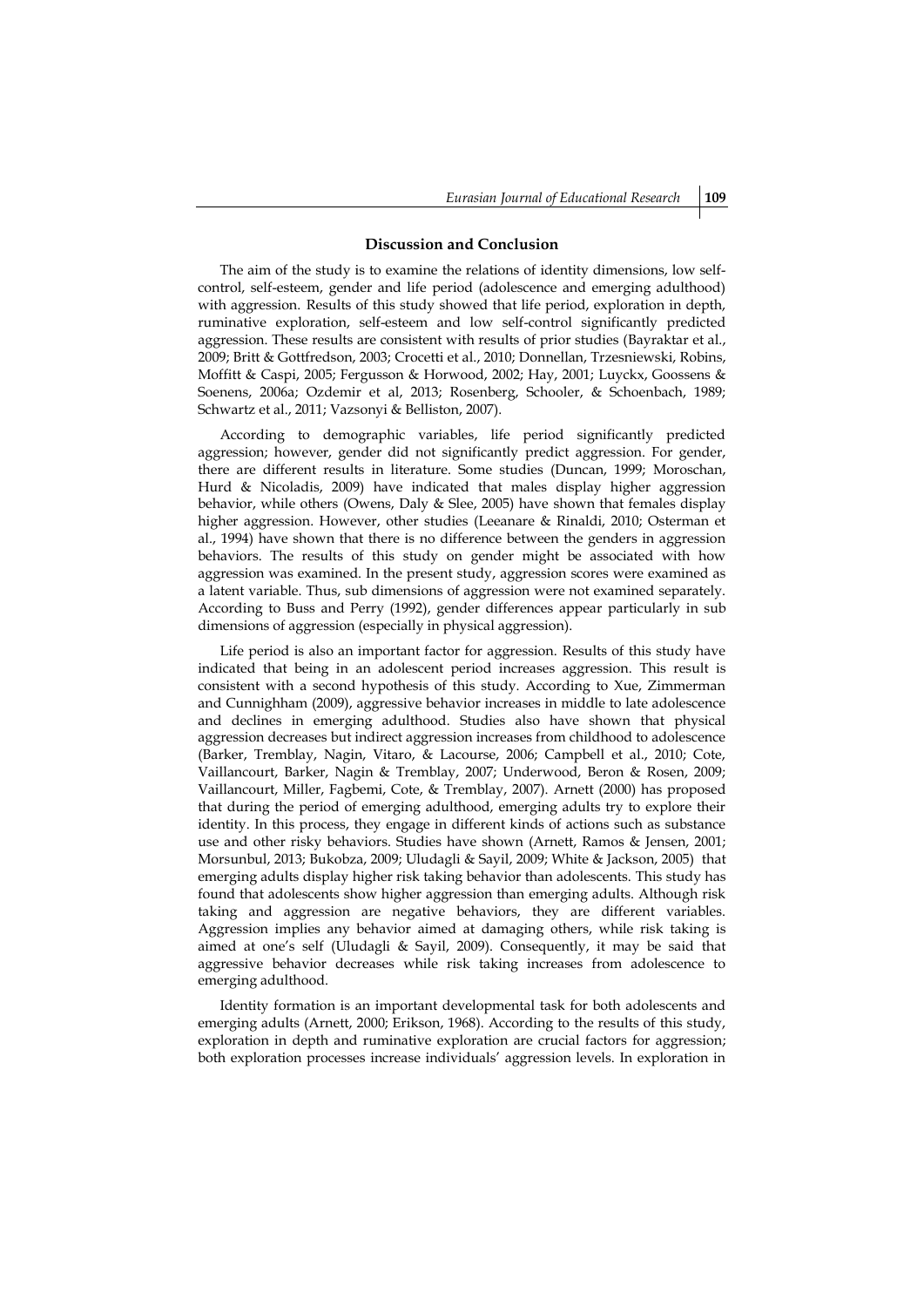depth, individuals reevaluate their commitment and, after this evaluation, individuals either identify with their commitment or turn back to the starting point. In ruminative exploration, individuals are permanently in an exploration process this process does not finish with commitment (Luyckx et al., 2008a). That is, if the exploration process lengthens, individuals may show more aggression. Studies have indicated (Morsunbul, 2013; Crocetti et al., 2010; Luyckx et al., 2006; Schwartz et al., 2011) that exploration dimensions cause aggression and risk taking, but commitment dimensions are protective factors for aggression and risk taking. Model analysis revealed that commitment dimensions didn't significantly predict aggression.

Another finding of this study is the negative relation between self-esteem and aggression. Model analysis indicated that self-esteem predicts aggression in a negative way. That is, a high self-esteem level decreases individuals' aggression level. Individuals who have high self-esteem show lower aggression compared to those who have low self-esteem (Bayraktar et al., 2009; Fergusson & Horwood, 2002; Saylor & Denham, 1993). Individuals with low self-esteem have weak relations with society, and this gives rise to more delinquency and aggression. Moreover, individuals with low self-esteem do not use interpersonal conflict resolutions that are effective and constructive (Sahin, Basım & Cetin, 2009).

Another important result of this study is the high and positive relation between low self-control and aggression. According to model analysis, the best predictor of aggression is low self-control. Low self-control causes a high aggression level. According to Tangney, Baumeister and Boone (2004), high self-control positively contributes to individuals' lives while low self-control has a negative contribution. People who have low self-control show disorders such as hyperactivity, delinquency and conduct disorders (Douglas, 1983; Krueger, Caspi, Moffitt, White & Stouthamer-Loeber, 1996; Wilson & Herrnstein, 1985). People who have high self-control may adapt to their environment more easily by controlling their inner responses and undesired behavioral tendencies (Tangney et al., 2004).

In summary, the resent study put forward important results. The first result is that aggression level changes according to life period. The second is that low selfcontrol, self-esteem and some identity dimensions are crucial factors for aggression in adolescence and emerging adulthood.

The results of the study provided several important explanations for counselors and educators. In order to reduce aggression, counselors, educators and mental health practitioners should consider identity, self-esteem and self-control. When counselors and educators prepare school-based intervention programs they should consider the important predictors of aggression.

The present study has some limitations. A major limitation of this study is the cross-sectional study design. To understand the changes in aggression from adolescence to emerging adulthood, we need to carry out a longitudinal study. Another limitation is that participants of this study are high school and university students. We need to work with non-student groups to better explain aggression.

Despite these limitations, this study involved several strengths. First, gender, life period, identity development, self-esteem, and low self-control variables were used together in order to examine aggression. Second, this study revealed differences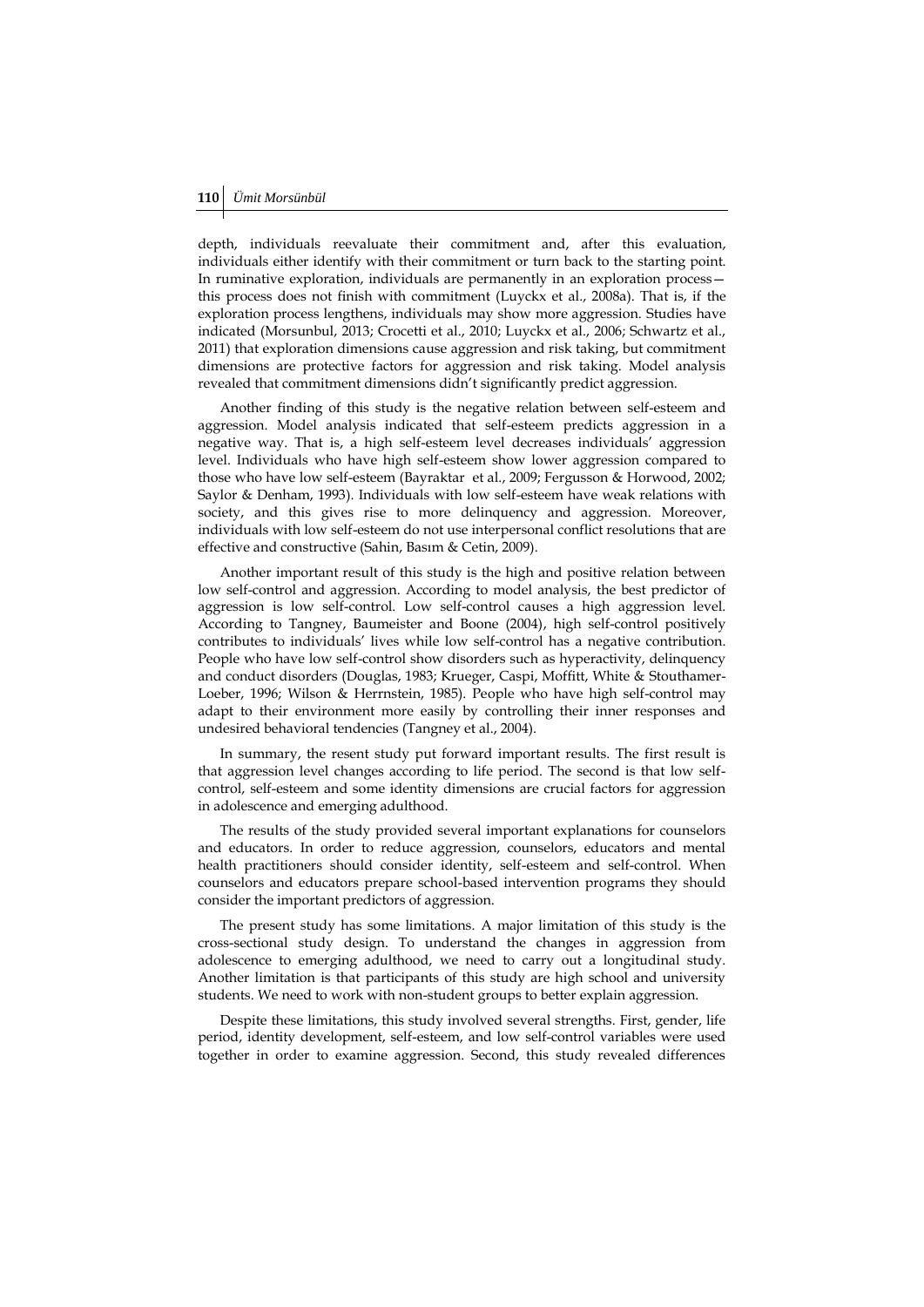between two groups since data was collected both from adolescents and emerging adults groups.

#### **References**

- Archer, J. (2004). Sex differences in aggression in real-world settings: A meta-analytic review. *Review of General Psychology, 8*, 291-322.
- Arnett, J. J. (2000). Emerging adulthood: A theory of development from the late teens through the twenties. *American Psychologist,55*, 469-480.
- Arnett, J. J., Ramos, K. D., & Jensen, L. A. (2001). Ideological views in emerging adulthood: Balancing autonomy and community. *Journal of Adult Development*, *8*, 26-34.
- Atak, H. & Cok, F. (2007). Emerging adulthood and perceived adulthood in Turkey, 3rd Conference on Emerging Adulthood, Tucson, AZ, USA, 15-16.
- Atak, H. & Cok, F. (2008). The Turkish version of inventory of the dimensions of emerging adulthood (The IDEA). *International Journal of Humanities and Social Sciences,3,*148-154.
- Barker, E. D., Tremblay, R. E., Nagin, D. S., Vitaro, F., & Lacourse, E. (2006). Development of male proactive and reactive physical aggression during adolescence. *Journal of Child Psychology and Psychiatry, 47*, 783-790.
- Bayraktar, F., Sayil, M., & Kumru, A. (2009). Liseli ergenler ve üniversiteli genclerde benlik saygisi: ebeveyn ve akrana bağlanma, empati ve psikolojik uyum degiskenlerinin rolü [Self-esteem among high-school adolescents and college students: The role of parental and peer attachment, empathy and psychological adjustment variables]. *Türk Psikoloji Dergisi*, *24*, 48-63.
- Britt, C. L., & Gottfredson, M. R. (Eds.). (2003). Control theories of crime and delinquency, C.L. Britt, M.R. Gottfredson (Ed.), *Advances in criminological theory*, vol. 12. New Brunswick, NJ: Transaction.
- Buss, A. H., & Perry, M. P. (1992). The aggression questionnaire. *Journal of Personality and Social Psychology, 63*, 452–459.
- Buyukozturk, S., Kılıc Cakmak, E., Akgun, O. E., Karadeniz, S., & Demirel, F. (2008). *Bilimsel araştirma yöntemleri [Scientific research method]*. Ankara: Pegem A Yayincilik
- Campbell, S. B., Spieker, S., Vandergrift, N., Belskey, J., Burchinal, M., & The NICHD Early Child Care Research Network. (2010). Predictors and sequelae of trajectories of physical aggression in school-age boys and girls. *Development and Psychopathology, 22*, 133-150.
- Cote, J. E., & Levine, C. (1988). A critical examination of the ego identity status paradigm. *Developmental Review, 8*, 147–184.
- Cote, S., Vaillancourt, T., Barker, E. D., Nagin, D., & Tremblay, R. E. (2007). The joint development of physical and indirect aggression: Predictors of continuity and change during childhood. *Development and Psychopathology, 19*, 37-55.
- Crocetti, E., Schwartz, S. J., Fermani, A., & Meuss, W. (2010). The Utrecht-Management of Identity Commitments Scale (U-MICS): Italian validation and cross-national comparisons. *European Journal of Psychological Assessment*.*26*,172-186.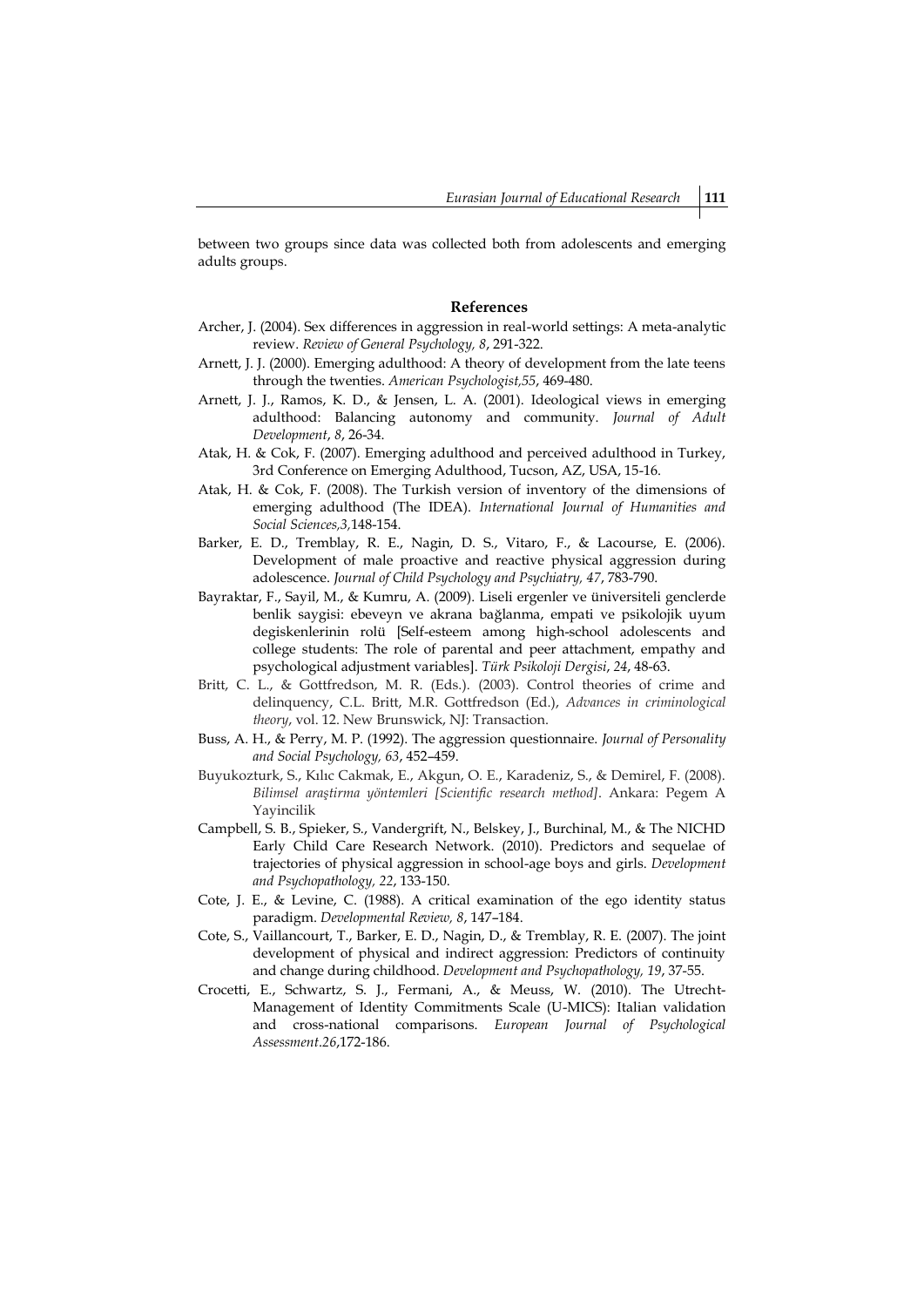- Cuhadaroglu, F. (1986). Adolesanlarda Benlik Saygısı [Self-esteem in the adolescent]. *Unpublished Doctoral Dissertation*, Hacettepe University, Ankara.
- Donnellan, M. B., Trzesniewski, K. H., Robins, R. W., Moffitt, T. E., & Caspi, A. (2005). Low self-esteem is related to aggression, antisocial behavior, and delinquency. *Psychological Science, 16*, 328 –335.
- Duncan, R. (1999). Peer and sibling aggression. An investigation of intra and behaviors: Pieces of a puzzle. *Preventing School Failure*, 42, 135-142.
- Erikson, E. (1968). *Identity, youth and crisis.* New York: Norton.
- Fergusson, D.M., & Horwood, L. J. (2002). Male and female offending trajectories. *Development and Psychopathology, 14*, 159–177.
- Fives, C. F., Kong, G., Fuller, J. R., & DiGuesppe, R. (2011). Anger, aggression, and irrational beliefs in adolescents. *Cognitive Therapy & Research, 35*, 199-208.
- Gibbs, J. J., Giever, D., & Higgins, G. E. (2003). A test of Gottfredson and Hirschi's general theory using structural equation modeling. *Criminal Justice and Behavior, 30*, 441–458.
- Gottfredson, M. R., & Hirschi, T. (1990). *A general theory of crime*. Stanford, CA: Stanford.
- Grasmick, H. G., Tittle, C. R., Bursik, R. J., & Arneklev, B. J. (1993). Testing the core empirical implications of Gottfredson and Hirschi's general theory of crime. *Journal of Research in Crime and Delinquency,30*, 5–29.
- Hay, C. (2001). Parenting, self-control, and delinquency: A test of self-control theory. *Criminology, 39*, 707–736.
- Kassinove, H., & Sukhodolsky, D. G. (1995). Anger disorders: Basic science and practice issues. In H. Kassinove (Ed.), *Anger disorders: Definition, diagnosis, and treatment* (pp. 1–26). Washington, DC: Taylor & Francis.
- Kernis, M. H. (2003). Toward a conceptualization of optimal self-esteem. *Psychological Inquiry, 14*, 1-26.
- Kline, R. B. (2005). *Principles and practice of structural equation modeling*. New York: The Guilford Press.
- Krueger, R. F., Caspi, A., Moffitt, T. E.,White, J., & Stouthamer-Loeber, M. (1996). Delay of gratification, psychopathology, and personality: Is low self-control specific to externalizing problems? *Journal of Personality, 64*, 107–129.
- Leenaars, L., & Rinaldi, C.M. (2010). Male and female university student's experiences of indirect aggression. *Canadian Journal of School Psychology, 25*,131-148.
- Lowenstein, L. (1989). Homicide:A review of recent research (1975-1985). *Criminologist,13*, 74-89.
- Luyckx, K., Goossens, L., & Soenens, B. (2006). A developmental contextual perspective on identity construction in emerging adulthood: Change dynamics in commitment formation and commitment evaluation. *Developmental Psychology, 42*, 366–380.
- Luyckx, K., Schwartz, S. J., Berzonsky, M. D., Soenens, B., Vansteenkiste, M., Smits, I., & Goossens, L. (2008a). Capturing ruminative exploration: Extending the four-dimensional model of identity formation in late adolescence. *Journal of Research in Personality, 42*, 58–82.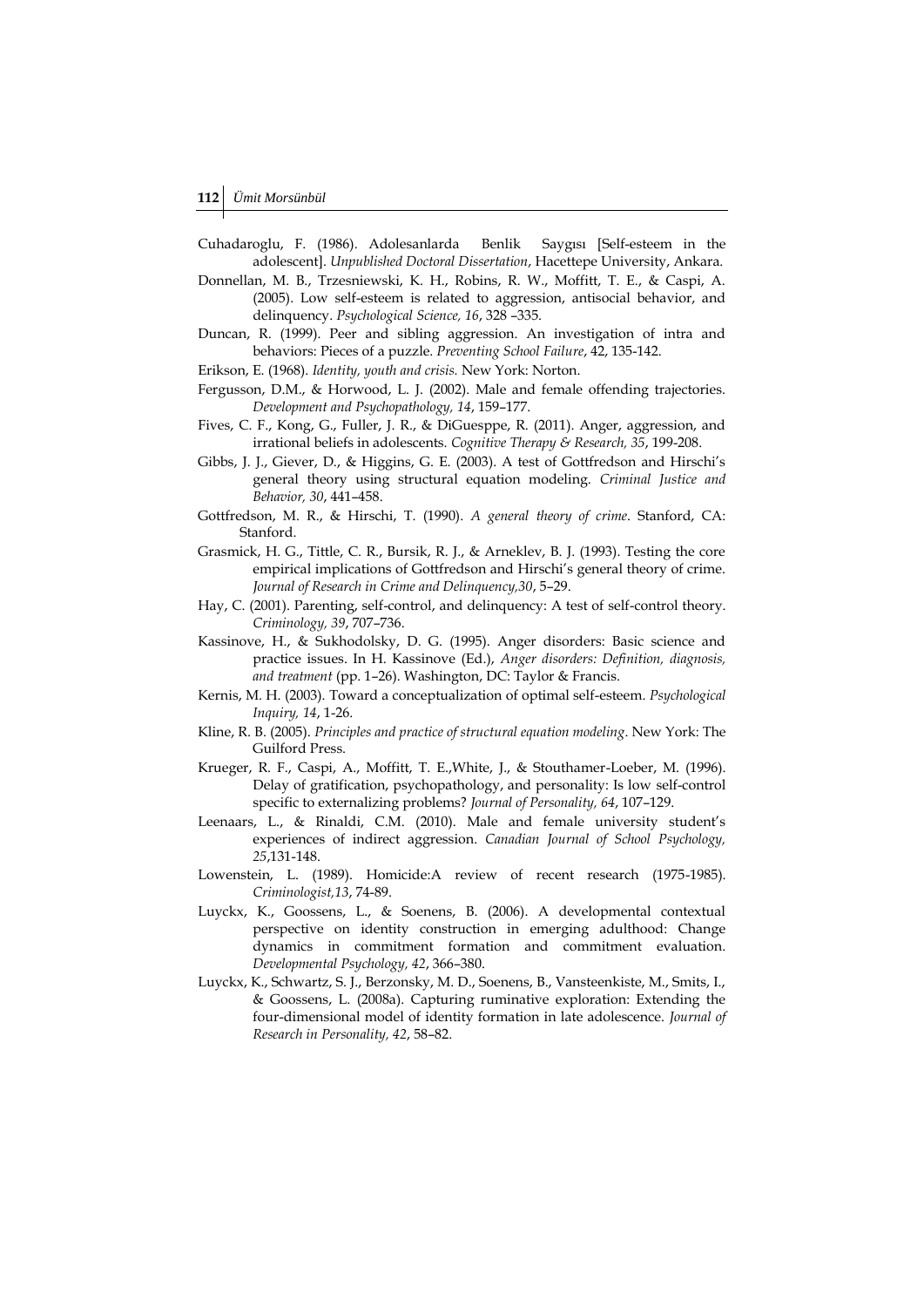- Luyckx, K., Schwartz, S. J., Goossens, L., & Pollock, S. (2008b). Employment, sense of coherence, and identity formation: Contextual and psychological processes on the pathway to sense of adulthood. *Journal of Adolescent Research, 23*, 566– 591.
- Luyckx, K., Schwartz, S. J., Goossens, L., & Soenens, B. (2008c). The relationship between identity development and adjustment in the transition to adulthood: Variable-centered and person-centered approaches. *Journal of Research on Adolescence, 18*, 595–619.
- Madran, H. A. (2013). Buss-Perry Saldirganlik Olcegi'nin Türkce formunun gecerlilik ve guvenirlilik calışması [Reliability and validity of the Buss-Perry aggression questionnaire-Turkish version]. *Türk Psikiyatri Dergisi, 24*, 124- 129.
- Marcia, J. E. (1966). Development and validation of ego identity status. *Journal of Personality and Social Psychology, 5*, 551–558.
- Moroschan, G., Hurd P.L., & Nicoladis, E. (2009). Sex differences in the use of indirect aggression in adult Canadians. *Evolutionary Psychology, 7*, 146-159.
- Morsunbul, U. (2013). Ergenlikte kimlik statüleri ve risk alma arasindaki iliski [The relationship between identity statuses and risk taking in adolescence]. *İlkögretim Online, 12*, 347-355.
- Morsunbul, U. (2013). Beliren yetiskinler mi, beliren üniversiteli yetiskinler mi? Risk alma ve kimlik bicimlenmesi uzerinden bir inceleme [Are they emerging adults or emerging adults who are university students? An investigation through risk taking and identity development]. *İlkögretim Online, 12*, 873- 885.
- Morsunbul, U. & Cok, F. (2014). The adaptation of the Dimensions of Identity Development Scale into Turkish. *Düsünen Adam The Journal of Psychiatry and Neurological Sciences, 27*, 6-14.
- Owens, L, Daly, A., & Slee, P. (2005). Sex and age differences in victimization and conflict resolution among adolescents in a South Australian school. *Aggressive Behavior, 3*,1–12.
- Osterman, K. Bjorkqvist, K. Lagerspetz, K. M. J., Kaukiainen, A. Huesmann, L. R., & Fraczek, A. (1994). Peer and self-estimated aggression and victimization in 8-year old children from five ethnic groups. *Aggressive Behavior, 20*, 411-428.
- Ozdemir, Y., Vazsonyi, A. T., & Cok, F. (2013). Parenting processes and aggression: The role of self-control among Turkish adolescents, *Journal of Adolescence, 36*, 65-77.
- Rosenberg, M. (1965). *Society and the adolescent self-image*. New Jersey: Princeton University Press.
- Rosenberg, M., Schooler, C., & Schoenbach, C. (1989). Self-esteem and adolescent problems: Modeling reciprocal effects. *American Sociological Review, 54*, 1004– 1018.
- Sahin, N., Basım, H. N., & Cetin, F. (2009). Kisilerarası catısma cozme yaklasimlarinda kendilik algısı ve kontrol odagi [Locus of Control and Self-Concept in Interpersonal Conflict Resolution Approaches]. *Turk Psikiyatri Dergisi, 20*, 153-163.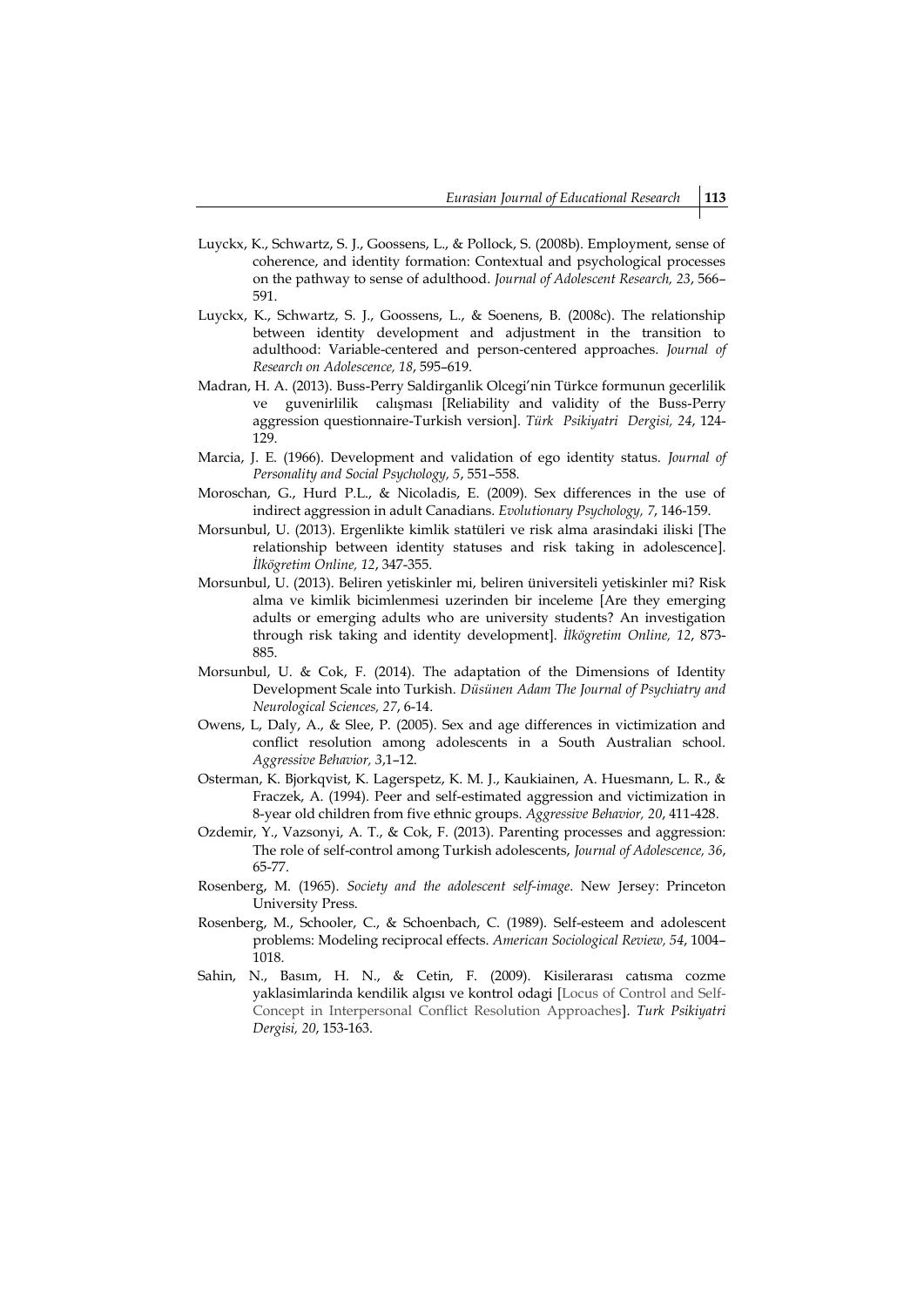- Saylor, M., & Denham, G. (1993). Women's anger and self-esteem. In S. P.Thomas (Ed.), *Women and anger* (pp. 112-124). New York: Springer Publishing Company, Inc.
- Schwartz, S. J., Beyers, W., Luyckx, K., Soenens, B., Zamboanga,…, &Waterman, A. S. (2011). Examining the light and dark sides of emerging adults' identity: A study of identity status differences in positive and negative psychososcial functioning. *Journal of Youth and Adolescence*. *40*, 839-859.
- Stein, D., Apter, A., Ratzoni, G., Har-Even, D., & Avidan, G. (1998). Association between multiple suicide attempts and negative affects in adolescents. *Journal of the American Academy of Child and Adolescent Psychiatry, 37*, 488–494.
- Tangney, J.P., Baumeister, R.F., & Boone, A.L. (2004). High self-control predicts good adjustment, less pathology, better grades, and interpersonal success. *Journal of Personality, 72*, 271–322.
- Uludagli, N., & Sayil, M. (2009). Ergenlik dönemindeki genclerin risk alma davranisi ile ebeveynleri ve akranlarıyla olan iliskilerinin niteliginin incelenmesi [The risk taking behavior in middle and late adolescents: The role of parents and peers]. *Türk Psikoloji Yazıları, 12*, 14–28.
- Underwood, M. K., Beron, K. J., & Rosen, L. H. (2009). Continuity and change in social and physical aggression from middle childhood through early adolescence. *Aggressive Behavior, 35*, 357-375.
- Vaillancourt, T., Miller, J. L., Fagbemi, J., Cote, S., & Tremblay, R. E. (2007). Trajectories and predictors of indirect aggression: Results from a nationally representative longitudinal study of canadian children aged 2–10. *Aggressive Behavior, 33*, 314-326.
- van Hoof, A. (1999). The identity status approach: In need of fundamental revision and qualitative change. *Developmental Review, 19*, 622–647.
- Vazsonyi, A. T., & Belliston, L. M. (2007). The family, low self-control, deviance: a cross-cultural and cross-national test of self-control theory. *Criminal Justice and Behavior, 34*, 505–530.
- White, H.R., & Jackson, K. (2005). Social and psychological influences on emerging adult drinking behavior. *Health Research*, *28*, 182-190.
- Wilson, J. Q., & Herrnstein, R. J. (1985). *Crime and human nature*. New York: Touchstone Book.
- Xue, Y., Zimmerman, M. A. & Cunnighham, R. (2009). Relationship between alcohol use and violent behavior among urban African American youths from adolescence to emerging adulthood: A longitudinal study. *Research and Practice, 99*, 20-42.

# **Ergenlik ve Beliren Yetişkinlik Dönemlerinde Kimlik Gelişiminin, Benlik Saygısının, Düşük Benlik Kontrolünün ve Cinsiyetin Saldırganlık Üzerindeki Etkisi**

#### **Atıf**:

Morsunbul, U. (2015). The effect of identity development, self-esteem, low selfcontrol and gender on aggression in adolescence and emerging adulthood.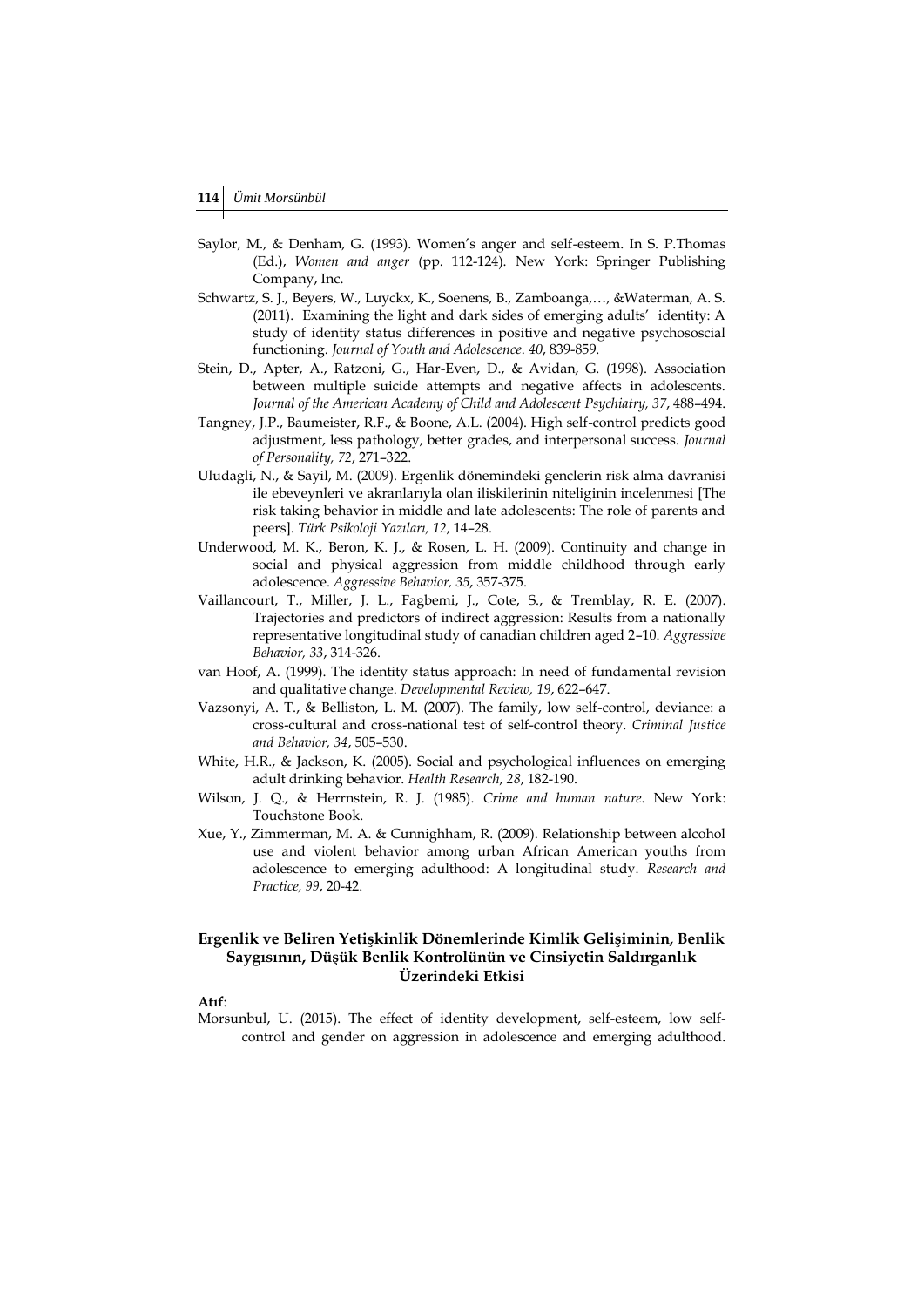*Eurasian Journal of Educational Research*, 61, 99-116. http://dx.doi.org/10.14689/ejer.2015.61.6

# **Özet**

*Problem Durumu:* Saldırganlık artan biçimde hem ergenler hem de beliren yetişkinler arasında yaşanan bir problemdir. Saldırganlık hem saldırı eyleminde bulunanı hem de eyleme maruz kalanın hayatını olumsuz yönde etkilemektedir. Saldırganlık farklı bakış açılarından farklı biçimlerde tanımlanmaktadır ancak en sık kullanılan tanımı başkalarına zarar vermeyi amaçlayan davranışlar olarak tanımlanmaktadır. Ergenlik ve beliren yetişkinlik döneminde saldırganlığı etkileyen pe çok değişken bulunmaktadır. Bu çalışma kapsamında kimlik gelişimi boyutları, benlik saygısı ve düşük benlik kontrolünün etkisi incelenmiştir. Bu çalışma kapsamında bu değişkenlerin incelenmesi ergenlik ve beliren yetişkinlik dönemlerinde saldırgan davranışların açıklanmasına katkı sağlayabilir.

*Araştırmanın Amacı:* Bu çalışmanın amacı kimlik gelişimi boyutlarının, düşük benlik kontrolünün, benlik saygısının, cinsiyetin ve yaşam dönemlerinin (ergenlik, beliren yetişkinlik) saldırganlık ile ilişkilerinin incelenmesidir. Bu amaç doğrultusunda yapısal eşitlik modeli geliştirilmiş ve test edilmiştir.

*Araştırmanın Yöntemi:* Bu araştırma kesitsel desenin kullanıldığı bir çalışmadır. Çalışmanın katılımcılarını 484 (260 kadın ve 224 erkek) öğrenci oluşturmaktadır. Katılımcıların 240'ı ergen (lise öğrencileri,132 kadın ve108 erkek) 244'ü ise beliren yetişkindir (üniversite öğrencileri,128 (kadın ve 116 erkek). Araştırmada saldırganlığı belirlemek amacıyla 29 maddeden oluşan saldırganlık ölçeği, kimlik boyutlarını belirlemek amacıyla 25 maddeden oluşan Kimlik Gelişiminin Boyutları Ölçeği, benlik saygısını belirlemek amacıyla 10 maddeden oluşan Benlik Saygısı Ölçeği ve son olarak da düşük benlik kontrolünü belirlemek amacıyla 24 maddeden oluşan Düşük Benlik Kontrolü Ölçeği kullanılmıştır. Çalışma da cinsiyetin, yaşam dönemlerinin, kimlik gelişimi boyutlarının, benlik saygısının ve düşük benlik kontrolünün saldırganlık üzerindeki etkilerini incelemek amacıyla yapısal eşitlik modeli geliştirilmiştir. Araştırmanın bağımlı değişkeni saldırganlıktır. Saldırganlık örtük değişken olarak tanımlanmıştır. Örtük değişkeni fiziksel saldırganlık, öfke ve düşmanlık gözlenen değişkenleri belirlemektedir. Çalışmada sözel saldırganlık değişkeni düşük güvenirlilik değeri nedeniyle analize dahil edilmemiştir. Araştırmanın bağımsız değişkenleri ise cinsiyet, yaşam dönemleri, kimlik gelişiminin boyutları, benlik saygısı ve düşük benlik kontrolüdür. Katılımcıların demografik özelliklerinin ve ölçme araçlarının ortalama puanlarının analizinde frekans ve yüzde dağılımı ve betimsel istatistikler kullanılmıştır. Bağımlı ve bağımsız değişkenler arasındaki ilişkileri belirlemek amacıyla Korelasyon Analizi kullanılmıştır. Çalışma kapsamında geliştirilen modeli test etmek amacıyla Yapısal Eşitlik Modeli Analizi kullanılmıştır. Çalışma da ölçme araçlarının sınıflar da uygulanması için derse giren ilgili öğretim elemanlarından izin alınmıştır. Ölçme araçları doldurulmadan önce araştırma grubuna çalışma ve ölçme araçları ile ilgili kısa bilgiler aktarılmıştır. Katılımcıların çalışmaya katılımın da gönüllülük esas alınmıştır. Ölçeklerin uygulanması araştırmacılar tarafından bir ders saatinde yapılmış olup yaklaşık olarak 40 dakika sürmüştür.